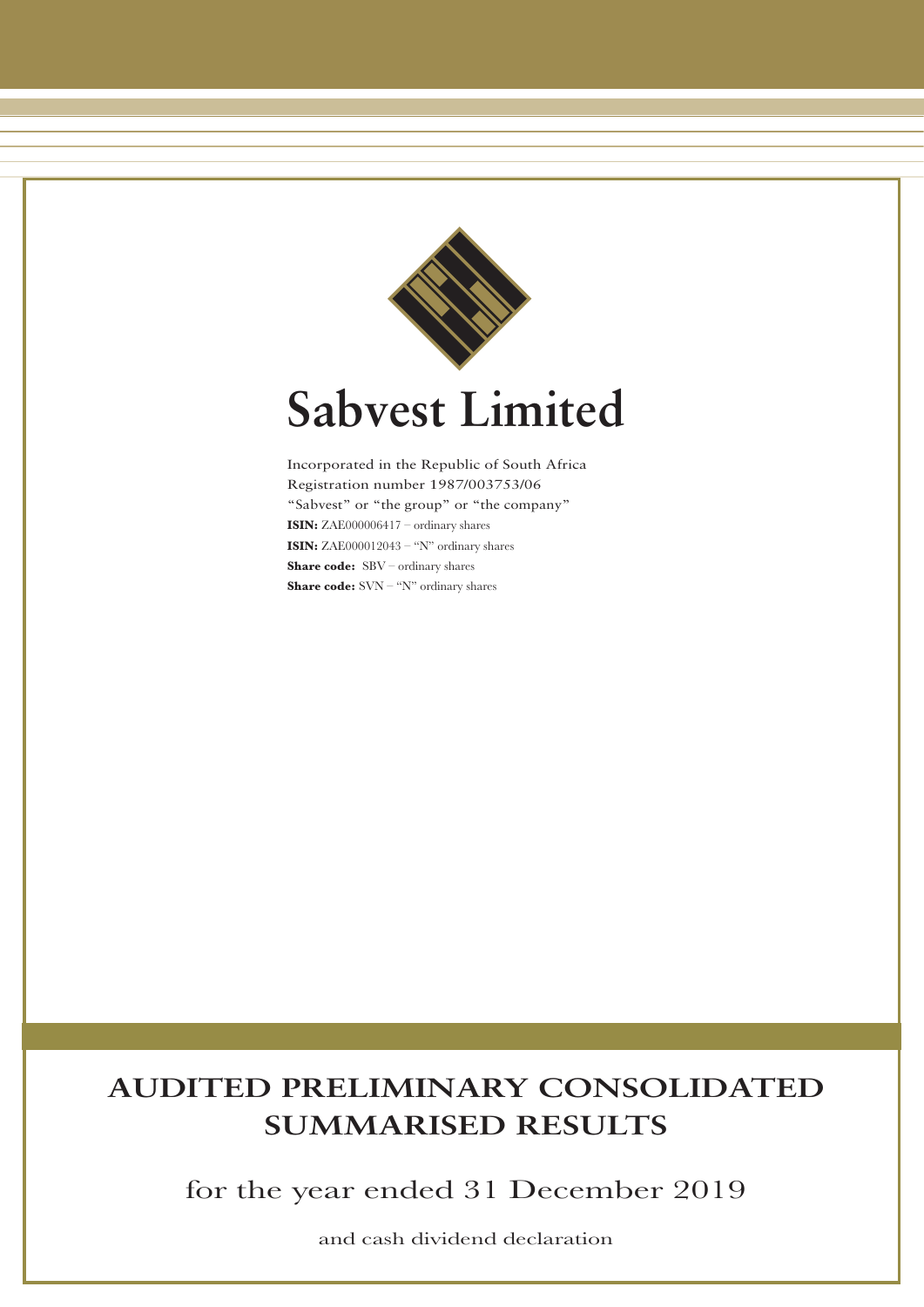## **Consolidated Summarised Statement of Financial Position**

as at 31 December 2019

|                                                      | <b>Audited</b>        | Audited        |
|------------------------------------------------------|-----------------------|----------------|
|                                                      | <b>31 Dec</b><br>2019 | 31 Dec<br>2018 |
|                                                      | R'000                 | R'000          |
| <b>Non-current assets</b>                            | 2957158               | 2 367 060      |
| Property, plant and equipment                        | 3610                  | 2688           |
| Right of use asset                                   | 483                   |                |
| Investment holdings                                  | 2953065               | 2 364 372      |
| Unlisted investments                                 | 2 3 5 8 5 7 9         | 1707546        |
| Listed investments                                   | 529 461               | 566 699        |
| Listed investments held indirectly                   | 65 025                | 90 127         |
| <b>Current assets</b>                                | 267 072               | 452 538        |
| Finance advances and receivables                     | 124 614               | 34 987         |
| Listed investments                                   | 71 072                |                |
| Listed investments held indirectly                   |                       | 65 985         |
| Bond portfolio offshore                              | 68 261                | 101 993        |
| Cash balances                                        | 3 1 2 5               | 249 573        |
| <b>Total</b> assets                                  | 3 2 2 4 2 3 0         | 2819598        |
| Ordinary shareholders' equity                        | 2759456               | 2 4 4 6 1 4 8  |
| <b>Non-current liabilities</b>                       | 372 976               | 277 109        |
| Interest-bearing debt                                | 300 000               | 100 000        |
| Deferred tax liabilities                             | 72976                 | 177 109        |
| <b>Current liabilities</b>                           | 91 798                | 96 341         |
| Interest-bearing debt                                | 49 278                | 66 176         |
| Portfolio finance offshore                           | 32 556                |                |
| Current portion of non-current interest-bearing debt |                       | 40 000         |
| Interest-bearing debt                                | 16722                 | 26 176         |
| Accounts payable and provisions                      | 42 5 20               | 30 165         |
| Total equity and liabilities                         | 3 2 2 4 2 3 0         | 2819598        |

## **Consolidated Summarised Statement of Cash Flows**

for the year ended 31 December 2019

|                                                                                                       | <b>Audited</b>        | Audited                |
|-------------------------------------------------------------------------------------------------------|-----------------------|------------------------|
|                                                                                                       | <b>31 Dec</b><br>2019 | 31 Dec<br>2018         |
|                                                                                                       | R'000                 | R'000                  |
| Cash generated by/(utilised in) operating<br>activities                                               | 17 170                | (52 477)               |
| Net income for the year                                                                               | 381886                | 238 083                |
| Adjusted for non-cash items                                                                           | (334 744)             | (214909)               |
| <b>Cash flows from operations</b>                                                                     | 47 142                | 23 174                 |
| Dividends paid $-$ ordinary                                                                           | (29972)               | (30345)                |
| special                                                                                               |                       | (45306)                |
| <b>Cash flows from investing activities</b>                                                           | (428519)              | 438 467                |
| These include:                                                                                        |                       |                        |
| Purchase of property, plant and equipment                                                             | (1863)                | $(2\;355)^{*1}$        |
| Purchase of investment holdings and offshore portfolio                                                | (514237)              | $(1\ 557\ 659)$        |
| Proceeds from sale of investment holdings and<br>offshore portfolio                                   | 195 664               | 643 431                |
| Proceeds from sale of fixed assets                                                                    | 108                   | 300                    |
| Proceeds of special dividend                                                                          |                       | 1 387 500              |
| Increase in finance advances and receivables                                                          | (108191)              | (32 750)* <sup>1</sup> |
| <b>Cash effects of financing activities</b>                                                           | 164 901               | (136 475)              |
| These include:                                                                                        |                       |                        |
| Increase in long-term loans                                                                           | 160 000               |                        |
| Repurchase of company shares                                                                          | (18201)               | (120609)               |
| Decrease in interest-bearing debt                                                                     | (9454)                | (7 036)                |
| Increase/(decrease) in offshore portfolio finance                                                     | 35 476                | (7685)                 |
| Decrease in cash offshore                                                                             | (2920)                |                        |
| Other                                                                                                 |                       | (1143)                 |
| Change in cash and cash equivalents                                                                   | (246 448)             | 249 515                |
| Cash balances, less current interest-bearing debt<br>excluding portfolio finance at beginning of year | 249 573               | 58                     |
| Cash balances, less RSA interest-bearing debt<br>at end of year                                       | 3 1 2 5               | 249 573                |

\*1 The group has enhanced its disclosure of cash flows from investment activities by separating purchases of<br>property, plant and equipment, and increases in finance advances and receivables. This has resulted in no<br>changes

## **Consolidated Summarised Statement of Comprehensive Income**

for the year ended 31 December 2019

| 31 Dec<br><b>31 Dec</b><br>2019<br>2018<br>R'000<br>R'000<br>Gross income from operations and<br>373 794<br>364 351<br>investments<br>Dividends received<br>115 422<br>53 557<br>Interest received<br>23 609<br>27 758<br>Foreign exchange (loss)/gain<br>(4622)<br>21 681<br>Gain on sale of financial instruments and shares<br>5028<br>68 405<br>Fees and sundry income<br>2 1 5 7<br>2047<br>Fair value adjustments to investments<br>232 200<br>190 903<br>$-$ Listed<br>(37971)<br>(89653)<br>Listed investments held indirectly<br>(225)<br>6 103<br>- Unlisted<br>270 396<br>274 453<br><b>Transactional costs</b><br>(6525)<br>(11877)<br>Impairments reversed<br>686<br>851<br>Fair value loss on initial recognition of interest-free<br>(231)<br>loans<br>(26634)<br>Interest paid<br>(16752)<br>Net income before expenses and exceptional<br>341 090<br>332 666<br>items<br>Less:<br>Expenditure<br>(63337)<br>(43 281)<br>Operating costs - fixed<br>(34388)<br>(27 222)<br>Operating costs - variable<br>(26980)<br>(15.487)<br>Depreciation<br>(1969)<br>(572)<br>Net income before taxation<br>277 753<br>289 385<br>Taxation - deferred<br>104 133<br>(51302)<br>Net income for the year attributable to equity<br>381886<br>238 083<br>shareholders<br>Translation of foreign subsidiary *1<br>(20507)<br>101 523<br>Total comprehensive income attributable to<br>361 379<br>339 606<br>equity shareholders |                              | <b>Audited</b> | Audited |
|----------------------------------------------------------------------------------------------------------------------------------------------------------------------------------------------------------------------------------------------------------------------------------------------------------------------------------------------------------------------------------------------------------------------------------------------------------------------------------------------------------------------------------------------------------------------------------------------------------------------------------------------------------------------------------------------------------------------------------------------------------------------------------------------------------------------------------------------------------------------------------------------------------------------------------------------------------------------------------------------------------------------------------------------------------------------------------------------------------------------------------------------------------------------------------------------------------------------------------------------------------------------------------------------------------------------------------------------------------------------------------------------------------------------------------|------------------------------|----------------|---------|
|                                                                                                                                                                                                                                                                                                                                                                                                                                                                                                                                                                                                                                                                                                                                                                                                                                                                                                                                                                                                                                                                                                                                                                                                                                                                                                                                                                                                                                  |                              |                |         |
|                                                                                                                                                                                                                                                                                                                                                                                                                                                                                                                                                                                                                                                                                                                                                                                                                                                                                                                                                                                                                                                                                                                                                                                                                                                                                                                                                                                                                                  |                              |                |         |
|                                                                                                                                                                                                                                                                                                                                                                                                                                                                                                                                                                                                                                                                                                                                                                                                                                                                                                                                                                                                                                                                                                                                                                                                                                                                                                                                                                                                                                  |                              |                |         |
|                                                                                                                                                                                                                                                                                                                                                                                                                                                                                                                                                                                                                                                                                                                                                                                                                                                                                                                                                                                                                                                                                                                                                                                                                                                                                                                                                                                                                                  |                              |                |         |
|                                                                                                                                                                                                                                                                                                                                                                                                                                                                                                                                                                                                                                                                                                                                                                                                                                                                                                                                                                                                                                                                                                                                                                                                                                                                                                                                                                                                                                  |                              |                |         |
|                                                                                                                                                                                                                                                                                                                                                                                                                                                                                                                                                                                                                                                                                                                                                                                                                                                                                                                                                                                                                                                                                                                                                                                                                                                                                                                                                                                                                                  |                              |                |         |
|                                                                                                                                                                                                                                                                                                                                                                                                                                                                                                                                                                                                                                                                                                                                                                                                                                                                                                                                                                                                                                                                                                                                                                                                                                                                                                                                                                                                                                  |                              |                |         |
|                                                                                                                                                                                                                                                                                                                                                                                                                                                                                                                                                                                                                                                                                                                                                                                                                                                                                                                                                                                                                                                                                                                                                                                                                                                                                                                                                                                                                                  |                              |                |         |
|                                                                                                                                                                                                                                                                                                                                                                                                                                                                                                                                                                                                                                                                                                                                                                                                                                                                                                                                                                                                                                                                                                                                                                                                                                                                                                                                                                                                                                  |                              |                |         |
|                                                                                                                                                                                                                                                                                                                                                                                                                                                                                                                                                                                                                                                                                                                                                                                                                                                                                                                                                                                                                                                                                                                                                                                                                                                                                                                                                                                                                                  |                              |                |         |
|                                                                                                                                                                                                                                                                                                                                                                                                                                                                                                                                                                                                                                                                                                                                                                                                                                                                                                                                                                                                                                                                                                                                                                                                                                                                                                                                                                                                                                  |                              |                |         |
|                                                                                                                                                                                                                                                                                                                                                                                                                                                                                                                                                                                                                                                                                                                                                                                                                                                                                                                                                                                                                                                                                                                                                                                                                                                                                                                                                                                                                                  |                              |                |         |
|                                                                                                                                                                                                                                                                                                                                                                                                                                                                                                                                                                                                                                                                                                                                                                                                                                                                                                                                                                                                                                                                                                                                                                                                                                                                                                                                                                                                                                  |                              |                |         |
|                                                                                                                                                                                                                                                                                                                                                                                                                                                                                                                                                                                                                                                                                                                                                                                                                                                                                                                                                                                                                                                                                                                                                                                                                                                                                                                                                                                                                                  |                              |                |         |
|                                                                                                                                                                                                                                                                                                                                                                                                                                                                                                                                                                                                                                                                                                                                                                                                                                                                                                                                                                                                                                                                                                                                                                                                                                                                                                                                                                                                                                  |                              |                |         |
|                                                                                                                                                                                                                                                                                                                                                                                                                                                                                                                                                                                                                                                                                                                                                                                                                                                                                                                                                                                                                                                                                                                                                                                                                                                                                                                                                                                                                                  |                              |                | (3907)  |
|                                                                                                                                                                                                                                                                                                                                                                                                                                                                                                                                                                                                                                                                                                                                                                                                                                                                                                                                                                                                                                                                                                                                                                                                                                                                                                                                                                                                                                  |                              |                |         |
|                                                                                                                                                                                                                                                                                                                                                                                                                                                                                                                                                                                                                                                                                                                                                                                                                                                                                                                                                                                                                                                                                                                                                                                                                                                                                                                                                                                                                                  |                              |                |         |
|                                                                                                                                                                                                                                                                                                                                                                                                                                                                                                                                                                                                                                                                                                                                                                                                                                                                                                                                                                                                                                                                                                                                                                                                                                                                                                                                                                                                                                  |                              |                |         |
|                                                                                                                                                                                                                                                                                                                                                                                                                                                                                                                                                                                                                                                                                                                                                                                                                                                                                                                                                                                                                                                                                                                                                                                                                                                                                                                                                                                                                                  |                              |                |         |
|                                                                                                                                                                                                                                                                                                                                                                                                                                                                                                                                                                                                                                                                                                                                                                                                                                                                                                                                                                                                                                                                                                                                                                                                                                                                                                                                                                                                                                  |                              |                |         |
|                                                                                                                                                                                                                                                                                                                                                                                                                                                                                                                                                                                                                                                                                                                                                                                                                                                                                                                                                                                                                                                                                                                                                                                                                                                                                                                                                                                                                                  |                              |                |         |
|                                                                                                                                                                                                                                                                                                                                                                                                                                                                                                                                                                                                                                                                                                                                                                                                                                                                                                                                                                                                                                                                                                                                                                                                                                                                                                                                                                                                                                  |                              |                |         |
|                                                                                                                                                                                                                                                                                                                                                                                                                                                                                                                                                                                                                                                                                                                                                                                                                                                                                                                                                                                                                                                                                                                                                                                                                                                                                                                                                                                                                                  |                              |                |         |
|                                                                                                                                                                                                                                                                                                                                                                                                                                                                                                                                                                                                                                                                                                                                                                                                                                                                                                                                                                                                                                                                                                                                                                                                                                                                                                                                                                                                                                  |                              |                |         |
|                                                                                                                                                                                                                                                                                                                                                                                                                                                                                                                                                                                                                                                                                                                                                                                                                                                                                                                                                                                                                                                                                                                                                                                                                                                                                                                                                                                                                                  |                              |                |         |
|                                                                                                                                                                                                                                                                                                                                                                                                                                                                                                                                                                                                                                                                                                                                                                                                                                                                                                                                                                                                                                                                                                                                                                                                                                                                                                                                                                                                                                  |                              |                |         |
|                                                                                                                                                                                                                                                                                                                                                                                                                                                                                                                                                                                                                                                                                                                                                                                                                                                                                                                                                                                                                                                                                                                                                                                                                                                                                                                                                                                                                                  | Earnings per share $-$ cents | 916,8          | 531,3   |

\*1 *This item may subsequently be classified to profit and loss.*

## **Other information**

as at 31 December 2019

|                                                                       | <b>Audited</b><br>$31$ Dec<br>2019<br>R'000 | Audited<br>31 Dec<br>2018<br>R'000 |
|-----------------------------------------------------------------------|---------------------------------------------|------------------------------------|
| Net asset value per share with investments at<br>$fair value = cents$ | 6689                                        | 5852                               |
| Number of shares in issue less held in treasury $-000$ 's             | 41 252                                      | 41 802                             |
| Earnings per share $-\text{cents}$                                    | 916,8                                       | 531,3                              |
| Weighted average number of shares in issue $-000$ 's                  | 41 654                                      | 44 813                             |
| Headline earnings per share $-\text{ cents}$ *2                       | 916,8                                       | 530,9                              |
| <b>Reconciliation of headline earnings</b>                            |                                             |                                    |
| Net income for the year                                               | 381886                                      | 238 083                            |
| Profit on sale of property, plant and equipment                       | (8)                                         | (155)                              |
| Headline earnings for the year                                        | 381878                                      | 237 928                            |

\*2 *There are no diluting instruments.*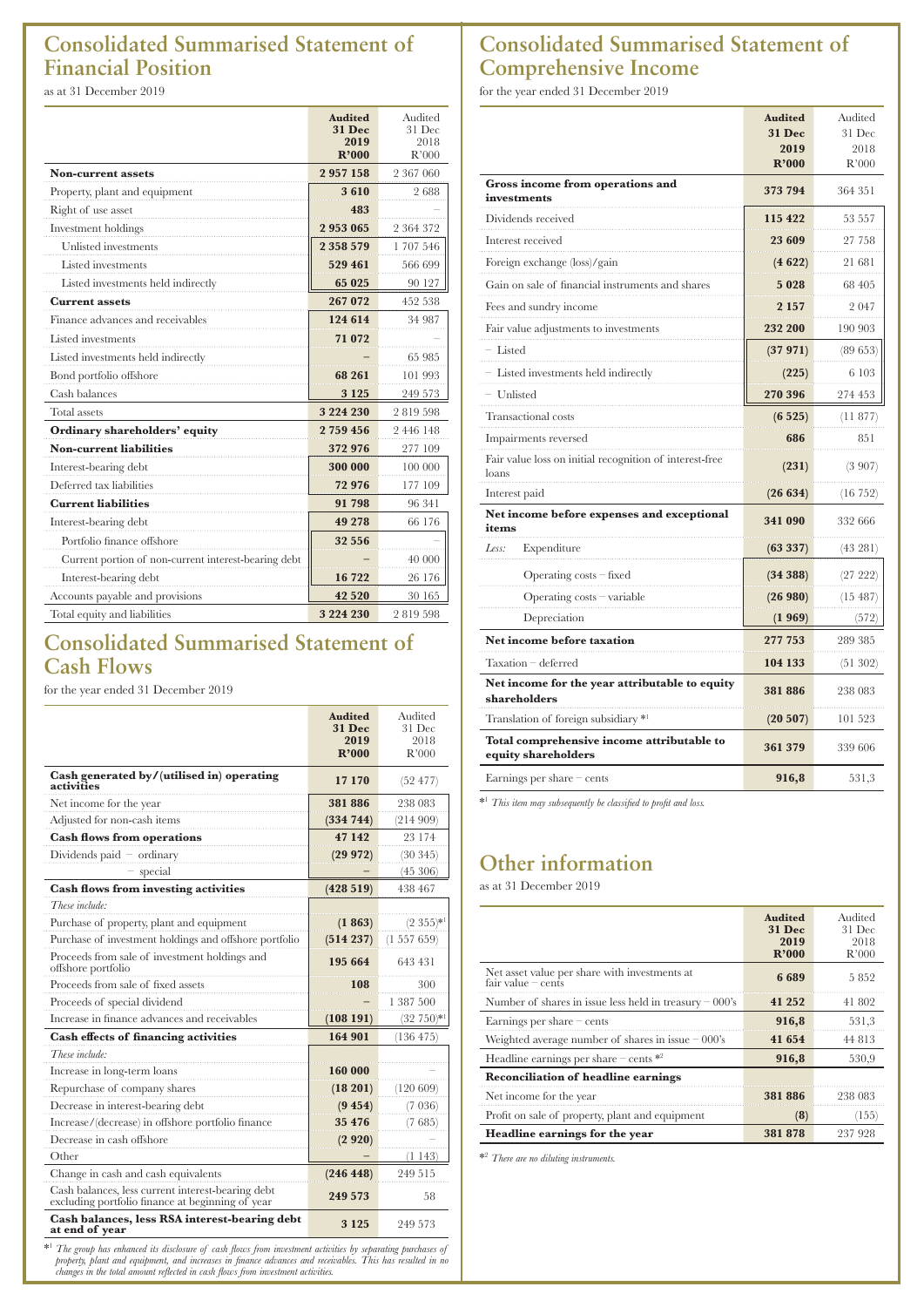## **Consolidated Summarised Statement of Changes in Equity**

for the year ended 31 December 2019

|                                         | Share<br>capital<br>R'000 | Share<br>premium<br>R'000 | Non-<br>distribu-<br>table<br>reserve<br>R'000 | Distri-<br>butable<br>reserve<br>R'000 | Total<br>R'000 |
|-----------------------------------------|---------------------------|---------------------------|------------------------------------------------|----------------------------------------|----------------|
| <b>Balance as at 1 January 2018</b>     | 851                       | 28 437                    | 42 295                                         | 2 2 3 2 3 6 2                          | 2 303 945      |
| Total comprehensive income for the year |                           |                           | 101 523                                        | 238 083                                | 339 606        |
| Shares held in treasury - written back  |                           | 17311                     |                                                |                                        | 17316          |
| Shares cancelled                        | (5)                       | (45, 748)                 |                                                | (93315)                                | 139 068        |
| Dividends paid                          |                           |                           |                                                | (75651                                 | (75651)        |
| Balance as at 1 January 2019            | 851                       |                           | 143 818                                        | 2 301 479                              | 2446148        |
| Total comprehensive income for the year |                           |                           | (20 507)                                       | 381886                                 | 361 379        |
| Shares cancelled                        |                           |                           |                                                | (18 202)                               | (18202)        |
| Unclaimed dividends written back        |                           |                           |                                                | 103                                    | 103            |
| Dividends paid                          |                           |                           |                                                | (29972)                                | (29972)        |
| <b>Balance at 31 December 2019</b>      | 851                       |                           | 123 311                                        | 2 635 294                              | 2759456        |

## **Investment Holdings**

as at 31 December 2019

|                                               | Number of<br>Ordinary | Economic<br>interest | Fair<br>value |
|-----------------------------------------------|-----------------------|----------------------|---------------|
|                                               | shares/units          | $^{0/6}$             | R'000         |
| <b>Unlisted Investments</b>                   |                       |                      |               |
| Apex Partners Holdings (Pty) Ltd              |                       | 49,9                 | 93 842        |
| Classic Food Brands (Pty) Ltd                 |                       | 25,0                 | 23 926        |
| DNI-4PL Contracts (Pty) Ltd *1                |                       | 20,0                 | 470 200       |
| Flexo Line Products (Pty) Ltd                 |                       | 47,5                 | 65 206        |
| ITL Holdings Group <sup>*2</sup>              |                       | 30.0                 | 760 015       |
| Masimong Group Holdings (Pty) Ltd             |                       | 10,0                 | 147 100       |
| Revix Group *6                                |                       | 25,0                 |               |
| SA Bias Industries (Pty) Ltd $*$ <sup>3</sup> |                       | 59,9                 | 735 600       |
| Sunspray Food Ingredients (Pty) Ltd *4        |                       | 27,6                 | 62 690        |
|                                               |                       |                      | 2 358 579     |
| <b>Listed Investments</b>                     |                       |                      |               |
| Brait S.E. Convertible Bond                   | 30 000                |                      | 55 452        |
| Corero Network Security Plc                   | 36 250 000            | 7,3                  | 39 228        |
| Metrofile Holdings Limited                    | 50 147 862            | 11,1                 | 141 416       |
| Rolfes Holdings Limited                       | 28 500 000            | 17,6                 | 82 365        |
| <b>Transaction Capital Limited</b>            | 10 000 000            | 1,6                  | 211 000       |
|                                               |                       |                      | 529 461       |
| <b>Listed Investments Held Indirectly</b>     |                       |                      |               |
| Rolfes Holdings Limited *5                    | 22 500 000            | 13,9                 | 65 025        |
|                                               |                       |                      | 65 025        |
| Non-current investment holdings               |                       |                      | 2953065       |
| Current investments                           |                       |                      |               |
| Listed investments                            |                       |                      | 71 072        |
| - Brait S.E.                                  | 4 000 000             |                      | 55 600        |
| - Net1 UEPS Technologies Inc                  | 300 000               |                      | 15 472        |
| Bond portfolio                                |                       |                      | 68 261        |
| <b>Total current investments</b>              |                       |                      | 139 333       |
| <b>TOTAL HOLDINGS</b>                         |                       |                      | 3 092 398     |

\*1 *Effective interest of 16,0% in DNI through 34,78% of JAAH Investments which indirectly owns 46,0% of DNI through DN Invest (Pty) Ltd and a 4% interest in DN Invest (Pty) Ltd which owns 100% of DNI.*

\*2  *ITL Holdings Limited Jersey held through Mandarin Industries Limited BVI and ITL Holdings SA (Pty) Ltd held through Mandarin Holdings (Pty) Ltd and includes preferred shares of R99m in Mandarin Holdings redeemable in March 2023.*

\*3  *Voting interest 49%.*

\*4  *Held indirectly through ordinary shares in Famdeen Investments (Pty) Ltd.*

\*5  *Held indirectly through participating preference shares in Masimong Chemicals (Pty) Ltd linked to the performance of 22,5m shares in Rolfes Holdings Limited.*

\*6  *Revix UK Limited and Revix SA Holdco (Pty) Ltd.* 

## **Investment Holdings per Sector**

as at 31 December 2019

|                                                  | Listed/ | Number of<br>ordinary<br>Unlisted i shares/units | Economic<br>interest<br>$^{0}/_{0}$ | Fair<br>value<br>R'000 |
|--------------------------------------------------|---------|--------------------------------------------------|-------------------------------------|------------------------|
| <b>Industrial and Services</b>                   |         |                                                  |                                     |                        |
| DNI-4PL Contracts (Pty) Ltd                      | U       |                                                  | 20,0                                | 470 200                |
| <b>ITL Holdings Group</b>                        | U       |                                                  | 30,0                                | 760 015                |
| Metrofile Holdings Limited                       | L       | 50 147 862                                       | 11,1                                | 141 416                |
| SA Bias Industries (Pty) Ltd                     | U       |                                                  | 59,9                                | 735 600                |
|                                                  |         |                                                  |                                     | 2 107 231              |
| Industrial - Food and<br><b>Related Products</b> |         |                                                  |                                     |                        |
| Classic Food Brands (Pty) Ltd                    | U       |                                                  | 25,0                                | 23 926                 |
| Flexo Line Products (Pty) Ltd                    | U       |                                                  | 47,5                                | 65 206                 |
| Sunspray Food Ingredients<br>(Pty) Ltd           | U       |                                                  | 27,6                                | 62 690                 |
|                                                  |         |                                                  |                                     | 151 822                |
| <b>Information Technology</b>                    |         |                                                  |                                     |                        |
| Corero Network Security Plc                      | L       | 36 250 000                                       | 7,3                                 | 39 228                 |
| Revix Group                                      | U       |                                                  | 25,0                                |                        |
|                                                  |         |                                                  |                                     | 39 228                 |
| Mining, Chemicals and<br>Agriculture             |         |                                                  |                                     |                        |
| Masimong Group Holdings<br>(Pty) Ltd             | U       |                                                  | 10,0                                | 147 100                |
| Rolfes Holdings Limited                          | L       | 51 000 000                                       | 31,5                                | 147 390                |
|                                                  |         |                                                  |                                     | 294 490                |
| <b>Specialised Financial</b>                     |         |                                                  |                                     |                        |
| <b>Apex Partners Holdings</b><br>(Pty) Ltd       | U       |                                                  | 49,9                                | 93 842                 |
| Brait S.E. Convertible Bond                      | L       | 30 000                                           |                                     | 55 452                 |
| <b>Transaction Capital Limited</b>               | L       | 10 000 000                                       | 1,6                                 | 211 000                |
|                                                  |         |                                                  |                                     | 360 294                |
| <b>Non-current investments</b>                   |         |                                                  |                                     | 2953065                |
| <b>Current investments</b>                       |         |                                                  |                                     | 139 333                |
| Brait S.E.                                       | L       | 4 000 000                                        |                                     | 55 600                 |
| Net1 UEPS Technologies Inc                       | L       | 300 000                                          |                                     | 15 472                 |
| Bond portfolio                                   | L       |                                                  |                                     | 68 261                 |
| <b>TOTAL HOLDINGS</b>                            |         |                                                  |                                     | 3 092 398              |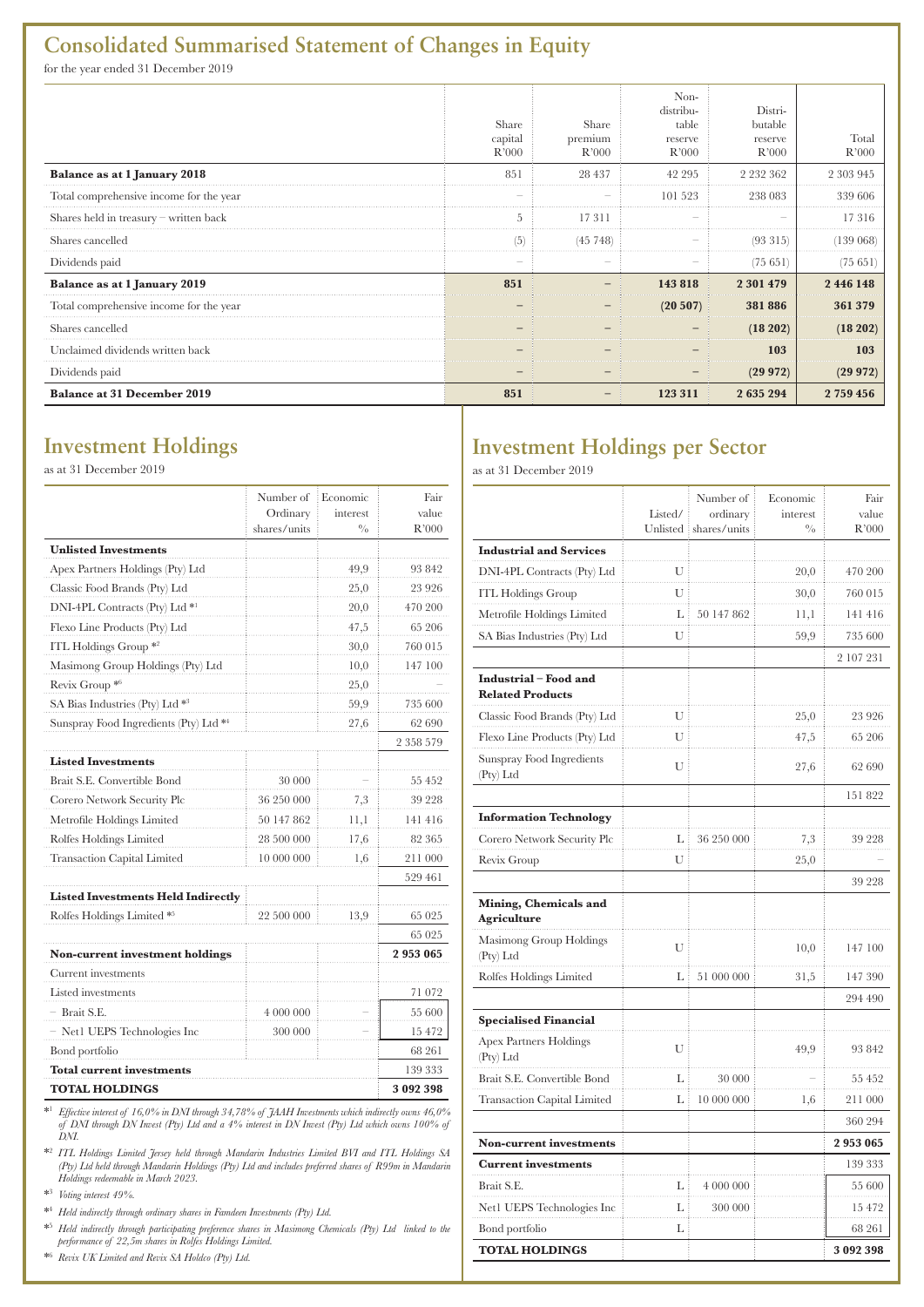#### **Commentary**

#### **PROFILE**

Sabvest is an investment group which has been listed on the JSE since 1988. Its 17m ordinary shares and 24,3m 'N' ordinary shares are quoted in the Equities Investment sector of the JSE. The ordinary shares carry 500 votes each and the 'N' ordinary shares carry one vote each. The Seabrooke Family Trust (SFT) is the controlling shareholder of Sabvest.

Sabvest has interests in nine unlisted investments, direct and indirect interests in six listed investments and an offshore bond portfolio, all accounted for on a fair value basis. Two of the listed investments are classified as current assets held for sale.

Sabvest also makes finance advances, holds general debt, share and cash portfolios and undertakes other fee, finance and profit earning activities from time to time.

#### **CHANGES IN INVESTMENT HOLDINGS**

During the reporting period, Sabvest:

- Purchased a 49% interest in Apex Partners Holdings (Pty) Limited, as advised on SENS;
- Purchased an additional 3 647 662 shares in Metrofile for R6,3m, thereby increasing its interest in Metrofile to 50,1m shares representing an 11,7% interest in Metrofile;
- Purchased an additional 1m shares in Rolfes for R2,4m, thereby increasing its direct and indirect economic interest in Rolfes to 51m shares representing a 31% economic interest in Rolfes;
- Purchased a 30% interest in Revix Group in the UK and RSA, as advised on SENS (subsequently diluted to 25%);
- Purchased a 10% interest in Masimong Group Holdings (Pty) Limited ("Masimong"), as advised on SENS;
- Increased its direct and indirect interests in DNI-4PL Contracts (Pty) Limited ("DNI") to 20% through its 34,78% interest in JAAH Investments (RF) (Pty) Limited, which indirectly owns 46% of DNI, and 4% in DN Invest (Pty) Ltd which owns 100% of DNI as advised on SENS;
- Purchased an additional 8 250 000 shares in Corero Network Security Plc for GBP278 262 (R5,1m) thereby increasing its interest in Corero to 36 250 000 shares representing a 7,21% interest in Corero;
- Purchased GBP3m (R56,8m) of five year 6,5% convertible bonds in Brait SE;
- Disposed of its 200 000 units in Value Capital Partners Fund for R26,9m; and
- Had its interest in Sunspray Food Ingredients reduced slightly to 27,67% pursuant to an issue of shares to Sunspray management.

During the period 550 000 Sabvest 'N' ordinary shares were purchased for R18,2m and cancelled.

At the reporting date Sabvest has classified its share investments in Brait and Net1 as current assets held for sale.

Subsequent to the reporting date, Sabvest has

- Disposed of 4m shares in Brait SE for R49,1m;
- Agreed to the delisting of Rolfes Holdings Limited on the basis that Sabvest will remain invested after the delisting but has granted a twelve month option to the new shareholder, Phatisa, to acquire 10,9m shares in Rolfes from Sabvest at 300 cents per share plus an interest related adjustment;
- Committed to take up additional shares in Masimong to maintain its 10% interest in an amount of R29m pursuant to a rights offer being implemented by Masimong;
- Participated in a capital raising at DNI in an amount of R28m after which its direct and indirect interests in DNI reduced to 19,1%.

During the reporting period Sabvest's major unlisted investees have concluded various transactions as follows:

- ITL Group has increased its interest in ITL Bangladesh from 50% to 100%, established new manufacturing facilities in Ethiopia, Madagascar and Mauritius, approved a new business unit in North Vietnam and commenced its first roll out of RFID contracts;
- The Flowmax UK division of SA Bias Industries has acquired 76% of Whisper Pumps Limited in the UK and 60% of Petroy B.V. in the Netherlands;
- DNI has concluded agreements to acquire controlling interests in Blue Label Mobile Group (Pty) Limited (including its interests in Hyve Mobile (Pty) Limited and Mobile Content Africa Limited) and 3G Mobile (Pty) Limited as advised by Blue Label Telecoms on SENS;
- Masimong has acquired a 47,5% interest in Intelichem (Pty) Limited and increased its interest to 25,5% in Mouton Holdings (which owns 100% of Mouton Citrus and 65% of Carmien Tea), and Seriti Resources Holdings (in which Masimong has a 25% interest) has bid for control of South32 SA Coal Holdings (Pty) Limited, as advised by South32 Limited on SENS;
- Apex continues to realise the portion of the assets of Torre Industries acquired by it and has now purchased a 19% interest in ELB Group Limited ("ELB") which has appointed Apex to manage its disposal, restructuring and recapitalisation programme, as advised by ELB on SENS.

#### **FINANCIAL RESULTS**

NAV per share increased by 14,30% to a new high of 6 689 cents per share and shareholders' funds increased to R2,759bn.

PAT increased to R382m notwithstanding fair value losses arising from reductions in share prices of Brait, Corero and Net1. The group's other listed investments, and Transaction Capital in particular, performed satisfactorily, as did its unlisted holdings.

Operating costs increased mainly due to the expansion of Sabvest's executive team and return linked incentives.

The balance sheet remains strong and liquid with shareholders' funds of R2,759bn, interest bearing debt net of cash and general bond portfolio of R222m and indebtedness of investees under Sabvest Finance guarantees of R145m. The guarantees are expected to be released or run down to zero over the forthcoming 36 months. The net indebtedness and guarantees remain comfortably within Sabvest's internal limit of 20% of gross assets.

The strategic intent in realising foreign investment has changed and this has resulted in fair value gains on foreign investments qualifying for Section 10B, and Paragraph 64B of the Eighth Schedule, exemption, resulting in a decrease in the deferred tax balance raised. The amount of R85,5m relating to fair value gains previously recognised on foreign investments has been written back and included in the deferred tax credit of R104m.

Dividends for the year have been increased by 10% to 75 cents per share. No special dividends were declared in 2019.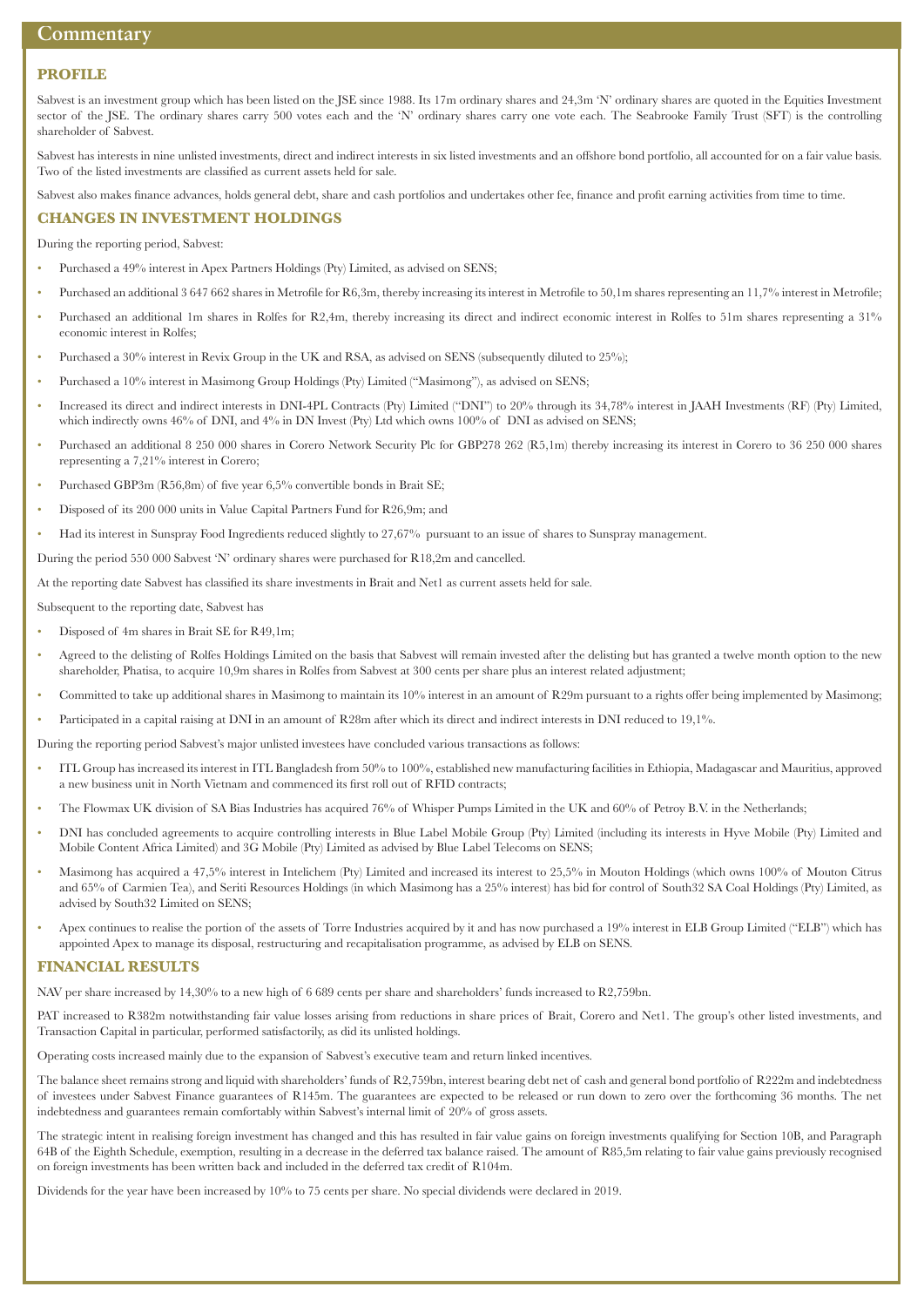### **GROWTH METRICS**

|                             |         | PERCENTAGE COMPOUND GROWTH                 |             |             |               |      |
|-----------------------------|---------|--------------------------------------------|-------------|-------------|---------------|------|
|                             |         | 10 years<br>3 years<br>5 years<br>l year : |             |             | 15 years      |      |
|                             | Cents   |                                            | $^{0}/_{0}$ | $^{0}/_{0}$ | $\frac{0}{0}$ |      |
| Net asset value per share*  | 6.689.0 | 14.3                                       | 22.4        | 20.0        | 19.8          | 19,8 |
| Headline earnings per share | 916.8   | 72.7:                                      | 363,6       | 15.6        | 22.           | 20,6 |
| Earnings per share          | 916.8   | 72.6 i                                     | 363,6       | t.c1        | 20,8          | 20.b |
| Dividends per share         | 75,0    |                                            | 10.9        | 1.8         | 18,3          |      |

\*1 *Growth in NAV per share is calculated without dividends paid being re-invested.*

The growth metrics have not been audited but have been determined by the directors based on audited information.

#### **LISTED INVESTMENTS**

- Brait's share price reduced materially due to the substantial write off of its investment in New Look, and uncertainties concerning the refinancing of its debt. Brait has implemented a financial restructuring programme including a substantial right issue, intends to dispose of its portfolio over a period and has appointed Ethos as its new investment advisor/administrator. Sabvest has selected Brait convertible bonds as its preferred investment in Brait rather than to continue holding ordinary shares. It accordingly acquired GBP3m of convertible bonds before year-end, and disposed of its 4m shares subsequent to the year-end;
- The Corero share price continues to be volatile on small volumes and reduced materially after an interim earnings miss and the need for a final rights issue before it is expected to become cash flow positive. However, Corero's relationship with Juniper Networks continues to gain traction which should bolster its volumes and revenues and therefore its intrinsic value in due course. Juniper also participated in the rights issue and is now a material shareholder in Corero;
- Metrofile had a number of one-off negatives in its 2019 financial year and which have been corrected and it is now trading satisfactorily;
- Net1 has recorded poor trading results in its post-SASSA contract period and experienced uncertainties relating to the value of its investment in Cell C, and its holdings in KSNet in Korea. Its share price has been weak as a result. It has, however, eliminated its net balance sheet debt and it has now advised shareholders that it has received a \$237m offer for its holding in KSNet. Sabvest's investment will be sold in 2020;
- Rolfes is trading satisfactorily despite a weak performance in its agricultural division. Rolfes shareholders have approved a delisting with control passing to Phatisa. Sabvest will remain invested in the unlisted entity alongside Phatisa, Masimong and Rolfes management. In the event that Phatisa exercises its option to acquire 10,9m Rolfes shares from Sabvest in the next twelve months, Sabvest's direct and indirect shareholding in Rolfes will reduce to 28%:
- Transaction Capital continues to trade very well with strong growth in both of its operating divisions. Its share price has strengthened as a result;
- The investment in Value Capital Partners was realised during the year, achieving a satisfactory return over the investment period.

#### **UNLISTED INVESTMENTS**

• Apex Partners is a specialist investment house which provides advisory, investing and lending solutions to investors, and lends and invests on a proprietary basis, particularly in restructuring and realisation opportunities. Its services support the investment activities of Sabvest and its special situation investing and lending augment Sabvest's existing investment universe.

 Apex had a satisfactory year having taken proprietary positions in the industrial businesses of Torre industries and in ELB with a restructuring mandate from the ELB board. It has also fulfilled numerous other corporate finance mandates. Its NAV increased ahead of expectations.

• Classic Food Brands is a start-up food manufacturer specialising in chicken based products distributed through retail outlets in KwaZulu-Natal and Gauteng.

Despite some teething problems in its production facilities, Classic is projecting a satisfactory year ahead.

- DNI provides technology, logistics and distribution services to the telecommunications industries and all network operators in RSA.
- DNI is growing strongly, is highly cash generative, is acquisitive (as evidenced by its agreements to acquire Blue Label Mobile and 3G Mobile), and has good prospects.
- Flexo Line Products is a manufacturer of high quality injection moulded plastic products primarily for the spice and food industries locally and internationally.

Pursuant to a change in management and renegotiated contracts with its major customers, Flexo is trading profitably and to expectations.

• ITL Group (Intelligent Labelling Solutions) is a market leading international designer, manufacturer and distributor of apparel labelling and identification products and supply chain management solutions including RFID from its factories and marketing offices in the United States, Canada, China, India, Sri Lanka, Turkey, Bangladesh, Vietnam, Hong Kong, Mexico, Ethiopia, Mauritius, Madagascar, Germany, UK and South Africa for supply to the clothing industry worldwide through multiple international retail group accreditations.

 ITL once again traded well during the year. Growth prospects continue to be strong as its market penetration, production capabilities geographically, and technical and customer reach globally are at the forefront of the industry.

• Masimong is an investment group which has a portfolio of high performing growth assets and in particular its mining interests in Seriti Coal and Lephalale Coal & Power, and its agricultural interests in Mouton Citrus, Carmien Tea, Southern Cross Investment Holdings (which owns grape and date farms) and Intelichem, (which is a dominant supplier of crop solutions, nutrition, chemicals and seeds for sustainable farming in Africa).

 Masimong had a very satisfactory year with a material increase in NAV. It has numerous growth and investment opportunities and is one of the preferred bidders/ owners in these sectors in RSA. Sabvest will increase its investment in Masimong if the opportunity arises.

• Revix is a start-up which has developed a new generation digital asset management portal through which it provides digital asset technology services focused primarily on bundled cryptocurrency and security token investment solutions.

 Revix has struggled with regulatory hurdles in some of its target markets and is reveiwing its business model together with new industry partners who have acquired 25% of Revix. The investment is currently fully impaired.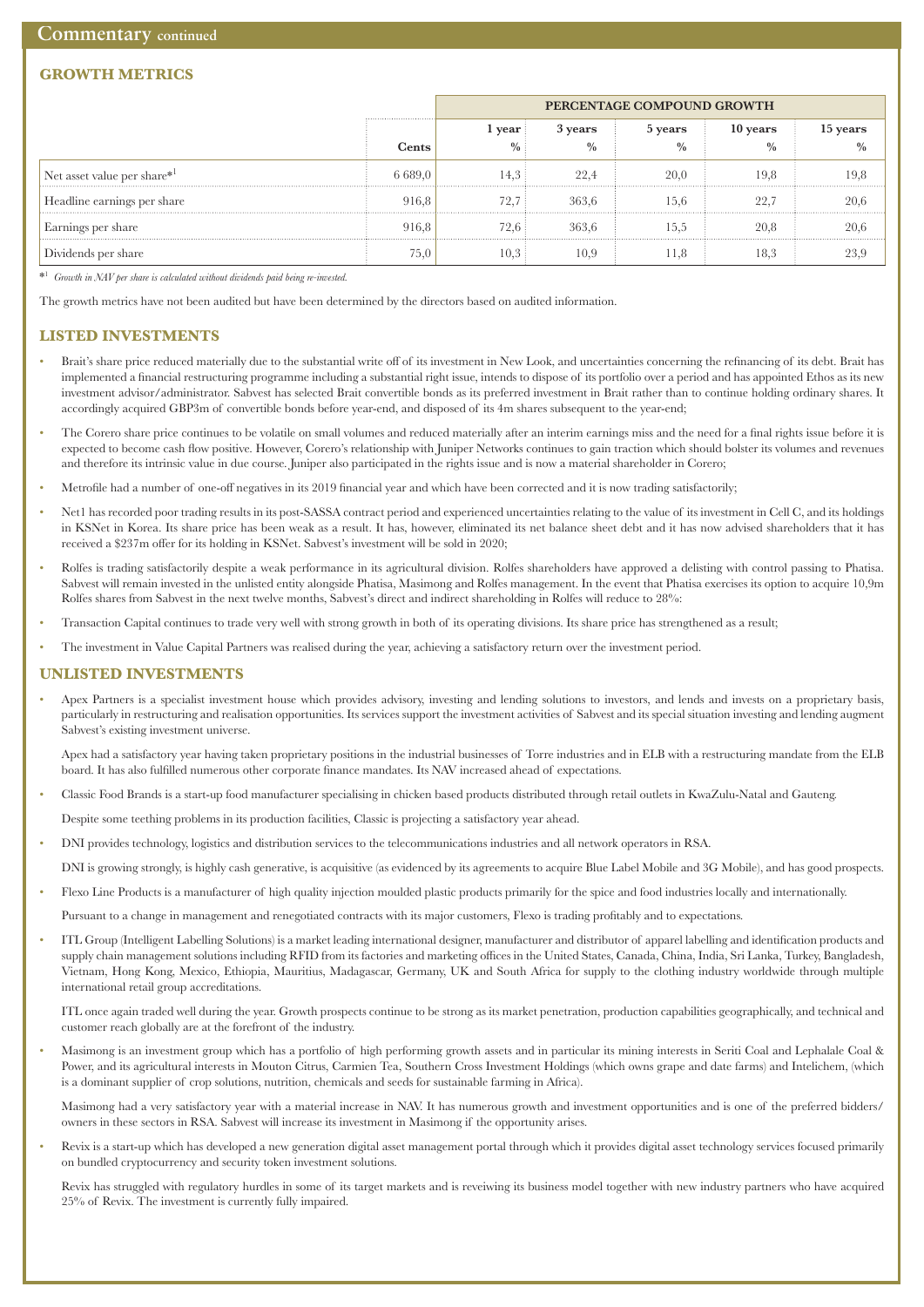- SA Bias Industries is an industrial group operating through:
	- Narrowtex which is a South African manufacturer and exporter of a range of narrow fabric products including webbings, strapping, tapes and braids.
	- Apparel Components (ACM) which is a manufacturer of lingerie components, elastics and accessories in South Africa.
	- The Flowmax Group which comprises a number of businesses engaged in the distribution of fluid handling equipment and systems in the United Kingdom and Europe through a decentralised network of subsidiaries and associates.

 SA Bias had a fair overall performance in the period with Flowmax trading well but weakness in the South African Narrowtex and ACM divisions. Flowmax's prospects are good. Demand in South African industrial markets remains weak but focus on export opportunities is expected to enhance growth prospects. SA Bias remains liquid with material foreign cash holdings. A special dividend of R74m was paid to Sabvest during 2019.

• Sunspray Food Ingredients is a producer of spray dried and blended powdered food and drink products and the largest independent contract supplier of these products and services in South Africa.

Sunspray continues to trade satisfactorily, and continued growth is anticipated.

#### **BASIS OF VALUATION**

Unlisted investments except Apex and Masimong are valued using the maintainable earnings model based on historic normalised EBITDA adjusted for future prospects if appropriate. EBITDA multiples are based on transaction multiples usual for small/medium cap private companies except for ITL which is at a higher international level but below recent ITL share transaction multiples. Each resulting calculation is then adjusted for cash/debt/equivalents to determine net EV. The multiples are:

|   | Classic        | 5              |  |
|---|----------------|----------------|--|
| ۰ | <b>DNI</b>     | 6.5            |  |
| ۰ | Flexo          | 4.5            |  |
| ۰ | <b>ITL</b>     | 9.25           |  |
|   | <b>SA Bias</b> |                |  |
|   | - Flowmax      | 6              |  |
|   | $-$ Narrowtex  | 5              |  |
|   | $-$ ACM        | $\overline{4}$ |  |
|   | Sunspray       | 5              |  |
|   |                |                |  |

The multiples are unchanged from previous year except for Flexo which was reduced from 5 to 4.5.

Revix as a start-up is fully impaired.

Apex and Masimong are carried at attributable NAV after their own fair value calculations of their holdings net of minority and liquidity discounts and deferred CGT where appropriate.

Deferred CGT is raised on all fair value gains on investments unless there are offsetting tax losses or CGT exemptions (for example on the sale of non-RSA investments to foreign buyers). CGT is accordingly not raised on gains relating to ITL and Flowmax as it has now been determined and agreed that any future disposals will not be to RSA buyers. Deferred CGT raised directly in Apex and Masimong is not raised a second time in Sabvest.

#### **FUTURE INVESTMENTS**

Sabvest remains focused on unlisted investments but will also hold some listed investments where it is represented on the boards and/or has influence to execute particular strategies. It may issue new shares but only if the value exchange in the capital allocation decision is compelling.

Sabvest's current capital is fully allocated but it anticipates having free funds for investing from the realisation of Brait, Net1 and the portion of Rolfes under the option granted, and special dividends from investees from time to time. Sabvest anticipates deploying these receipts within its existing portfolio.

#### **PARTNERSHIP PRINCIPLE**

Sabvest only invests alongside family, operating or financial partners. Its current partners in each investment are recorded in the integrated annual report on its website.

#### **NEW CAPITAL STRUCTURE**

Sabvest believes it is in the interest of shareholders for it to simplify the group's dual share structure to facilitate liquidity and marketability, a reduction in the discount of the share price to NAV and the use of shares for potential capital raising and/or new investments. Shareholders are referred to the SENS announcements released on 28 October 2019 and 28 February 2020 and the scheme circular and prospectus dispatched to shareholders.

It is proposed to list a new entity, Sabvest Capital Limited ("Sabcap") with one class of ordinary share carrying one vote each which will be exchanged for ordinary and 'N' ordinary shares in Sabvest on the basis set out in the announcement and circular. Sabvest will then become a wholly owned subsidiary of Sabcap. Sabcap will be listed and Sabvest will be delisted simultaneously. Voting control will remain with The Seabrooke Family Trust (SFT) through majority voting rights held through an unlisted 'Z' share in Sabcap subject to SFT maintaining a minimum 10% economic holding in Sabcap. The 'Z' share is only transferable to Sabvest.

#### **TRANSITIONAL GOVERNANCE**

Sabvest will hold its AGM with all the usual agenda items before its delisting.

Sabcap will call a general meeting as soon as it is listed to consider and approve relevant governance requirements and authoroties for the coming year.

The new Sabcap Board will be identical to the existing Sabvest Board.

#### **DIVIDENDS**

Dividends are determined relative to Sabvest's own cash flows from investments and services. The target is to achieve a minimum 10% compound rate in dividends over a period.

Dividends are considered twice annually. Normal dividends for the twelve months have been increased by 10% to 75 cents per share.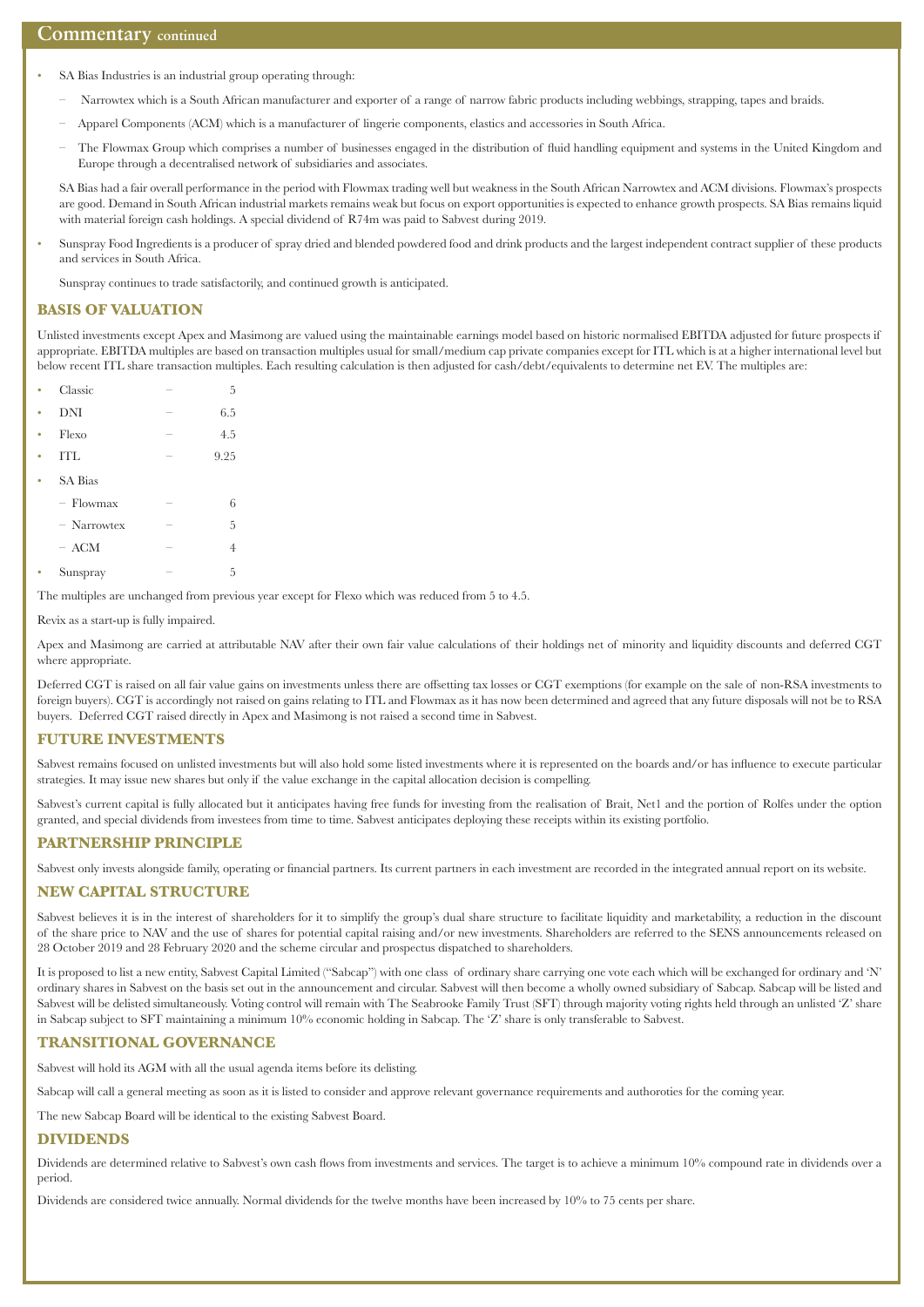#### **SHARE BUY BACKS AND ISSUES**

Sabvest will not buy back or issue any shares before delisting. It is anticipated that the Sabcap Board will consider both once Sabcap has been listed and the general meeting has been held.

#### **RELATED PARTIES**

Related party transactions exist between subsidiaries and the holding company, fellow subsidiaries and investee companies, and comprise fees, dividends and income.

Transactions with directors relate to fees and monies lent to the group by individuals and companies controlled by the directors.

#### **ACCOUNTING POLICIES**

The audited preliminary consolidated summarised financial statements have been prepared in accordance with the framework concepts and the recognition and measurement criteria of International Financial Reporting Standards (IFRS) and comply with the minimum disclosure requirements of International Accounting Standard 34: Interim Financial Reporting Guides issued by the Accounting Practices Committee and Financial Pronouncements issued by the Financial Reporting Council, the JSE Listings Requirements and the requirements of the Companies Act of South Africa.

These have been prepared on a historical cost basis, except for financial instruments and investments which are measured at fair value. The significant accounting policies and methods of computation are consistent in all material aspects of those applied in the previous financial year other than the adoption of IFRS16 *Leases*.

The group has adopted IFRS16 *Leases* with effect from 1 January 2019. IFRS16 *Leases* sets out the principals of leases for both parties in a contract, i.e. the customer (Lessee) and the supplier (Lessor). IFRS16 replaces the previous standard, IAS17 *Leases and related interpretations*. As a practical expedient, IFRS16 permits a lessee not to separate nonlease components, and instead account for any lease and associated non-lease components as a single arrangement. The group has used this practical expedient. The impact on the group's Summarised Consolidated Statement of Financial Position is the asset (the right of use for the leased premises) and the financial liability to pay rentals are capitalised and recognised. The impact on the group's Summarised Consolidated Statement of Comprehensive Income, is the depreciation and financial cost that replaces the rent charges under IAS17.

The significant accounting policies are available for inspection at the group's registered office. There has been no material change in judgements or estimates of the amounts reported in prior reporting periods. The preparation of these preliminary consolidated summarised financial statements were supervised by the Chief Financial Officer, R Pleaner CA(SA).

This announcement does not include the information required pursuant to paragraph 16A(j) of IAS 34. The full annual financial statements of the group set out these disclosures and are available on the issuer's website, at the issuer's registered offices and upon request.

#### **AUDIT OPINION**

The auditors, Deloitte & Touche, have issued an unmodified audit opinion on the consolidated financial statements for the year ended 31 December 2019. Their audit was conducted in accordance with the International Standard of Auditing. The audited preliminary consolidated summarised results presented have been derived from the audited consolidated financial statements for the year ended 31 December 2019. The auditors, Deloitte & Touche, have issued an unmodified opinion of the preliminary consolidated summarised financial information. The auditors' report does not necessarily cover all of the information contained in this announcement. Shareholders are therefore advised that in order to obtain full understanding of the nature of the auditors' work they should obtain a copy of that report with the accompanying financial information from the registered office of the company. A copy of the full consolidated financial statements including the audit report and report on this preliminary consolidated summarised information are available for inspection at the company's registered office and on the company's website www.sabvest.com.

#### **DIRECTORATE**

As advised on SENS:

- Mr Leon Rood (42) BCom LLB was appointed as an executive director of the company with effect from 1 January 2019.
- Mr Nigel Hughes has retired from the board effective 31 December 2019. Nigel was a director of Sabvest since its listing in 1988, was a member of all four board committees and chaired two of them, as well as being lead independent director.

 Nigel has been an excellent and very valuable non-executive director and retained strong independent views notwithstanding his length of tenure. The board thanks him very sincerely for his service to and support of Sabvest over this lengthy period.

• Mr Kuben Pillay (59) BA LLB (Wits) MCJ (Howard School of Law, USA) has been appointed as an independent non-executive director of Sabvest with effect from 1 January 2020. He has also joined the Remuneration, Nominations and Social & Ethics committees. Kuben is a highly experienced executive and a director of a number of listed and unlisted companies and is warmly welcomed by the board.

#### **DIRECTORS' SHARE ENCUMBRANCES**

None of the shares in Sabvest held by the directors or any of their related parties, including SFT, are encumbered.

#### **KING IVTM COMPLIANCE**

Sabvest's King IV<sup>TM</sup> compliance report is on the Sabvest website and will be updated in the 2019 integrated annual report.

#### **PROSPECTS**

The group's unlisted investee companies are all budgeting improved trading in 2020.

While it is not possible to predict share prices of the group's listed investments, their improving fundamentals and performance are likely to enhance value and thereby share prices in due course.

Overall Sabvest anticipates a satisfactory year in 2020.

References to future financial information in this announcement have not been reviewed or reported on by the group's auditors.

For and on behalf of the Board

**Dawn Mokhobo Christopher Seabrooke Raymond Pleaner** *Chairman CEO CFO*

Sandton 12 March 2020